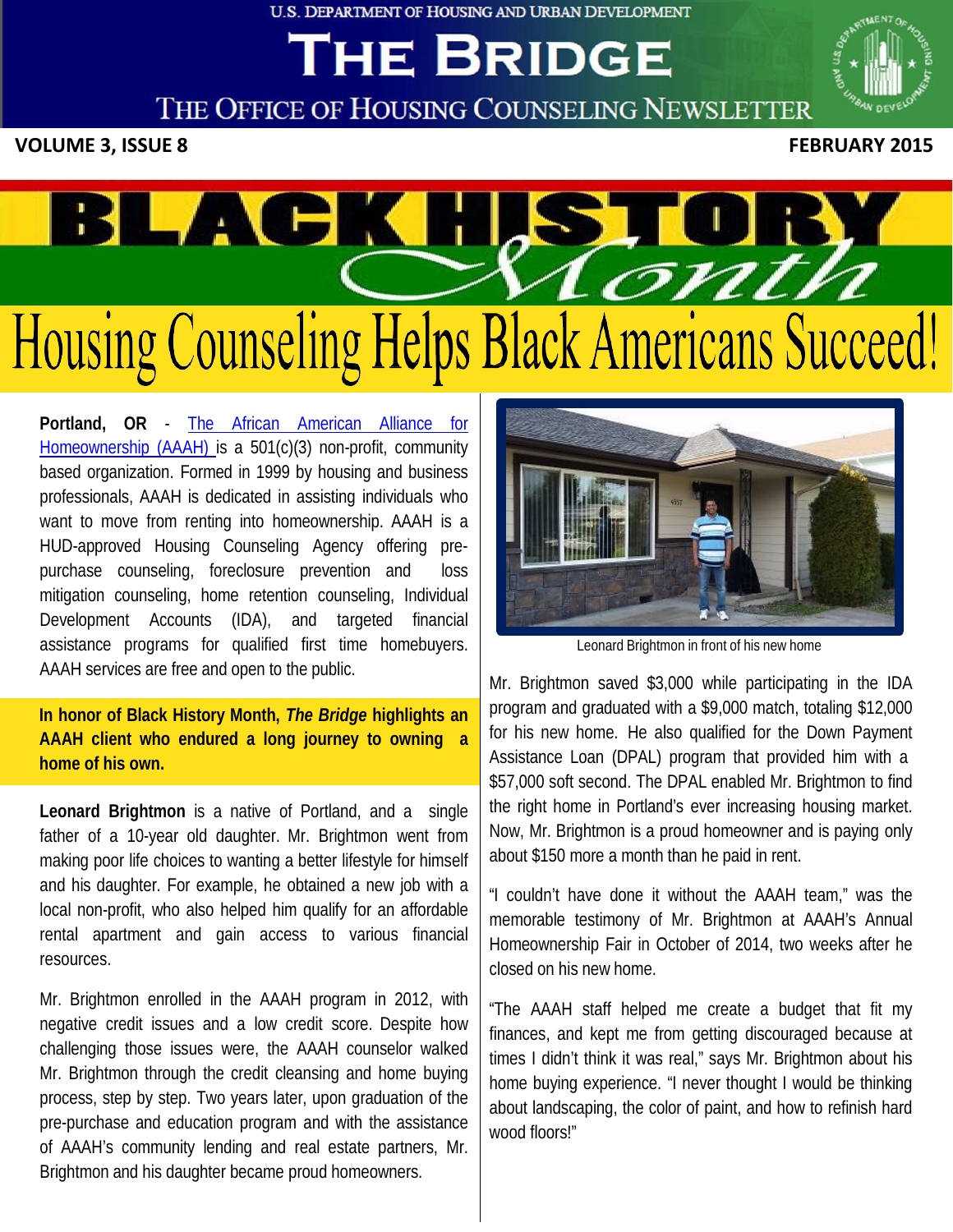

**Sarah Gerecke** *Deputy Assistant Secretary Office of Housing*

Greetings,

Across the nation, we reflect on the great contributions of African Americans to our country and recommit to providing equality and justice for all. This includes the opportunity for safe and affordable housing in all communities.

In recognition of Black History Month, this edition of 'The Bridge' features housing counseling agencies that provide outreach and services to the African-American community.

Recently, I read a Washington Post article entitled, [A Shattered](http://www.washingtonpost.com/sf/investigative/2015/01/24/the-american-dream-shatters-in-prince-georges-county/) Foundation. The article reported that only a decade ago, homeownership was the single biggest engine of wealth creation for most Americans, and the rate reached a high of nearly 50 percent for African Americans. Today, the homeownership rate for African Americans is below 43 percent\* resulting from the economic downturn, predatory lending and other circumstances. \**(Census Bureau report, Residential Vacancies and [Homeownership](http://www.census.gov/housing/hvs/files/currenthvspress.pdf) in the Fourth Quarter 2014, pg.9).*

I am optimistic that these numbers will improve because of the work that we all do. The image to the right, *HUD [Invests](http://portal.hud.gov/hudportal/documents/huddoc?id=Nat_508_Compliant.pdf) in the [U.S.,](http://portal.hud.gov/hudportal/documents/huddoc?id=Nat_508_Compliant.pdf)* outlines our commitment to promoting homeownership, supporting community development, and increasing access to affordable housing, free from discrimination for all Americans.

Through our nationwide network of Housing Counseling Agencies (HCA) and counselors, the Office of Housing Counseling provides tools and resources for HCAs to work with current and



prospective homeowners, renters, seniors, and the homeless to address their housing needs in light of their financial situations. Our HCAs offer advice on buying a home, renting, default, foreclosure avoidance, credit issues, reverse mortgages, fair housing rights, and budgeting. At the end of Fiscal Year 2014, our HCA's had counseled a total of 1,331,572 persons including 448,005 African-Americans or 34 percent (as shown in the graph to the left).

I salute and thank our HUD-approved housing counseling agencies for the support they provide to diverse communities across the country.

#### *Sarah*



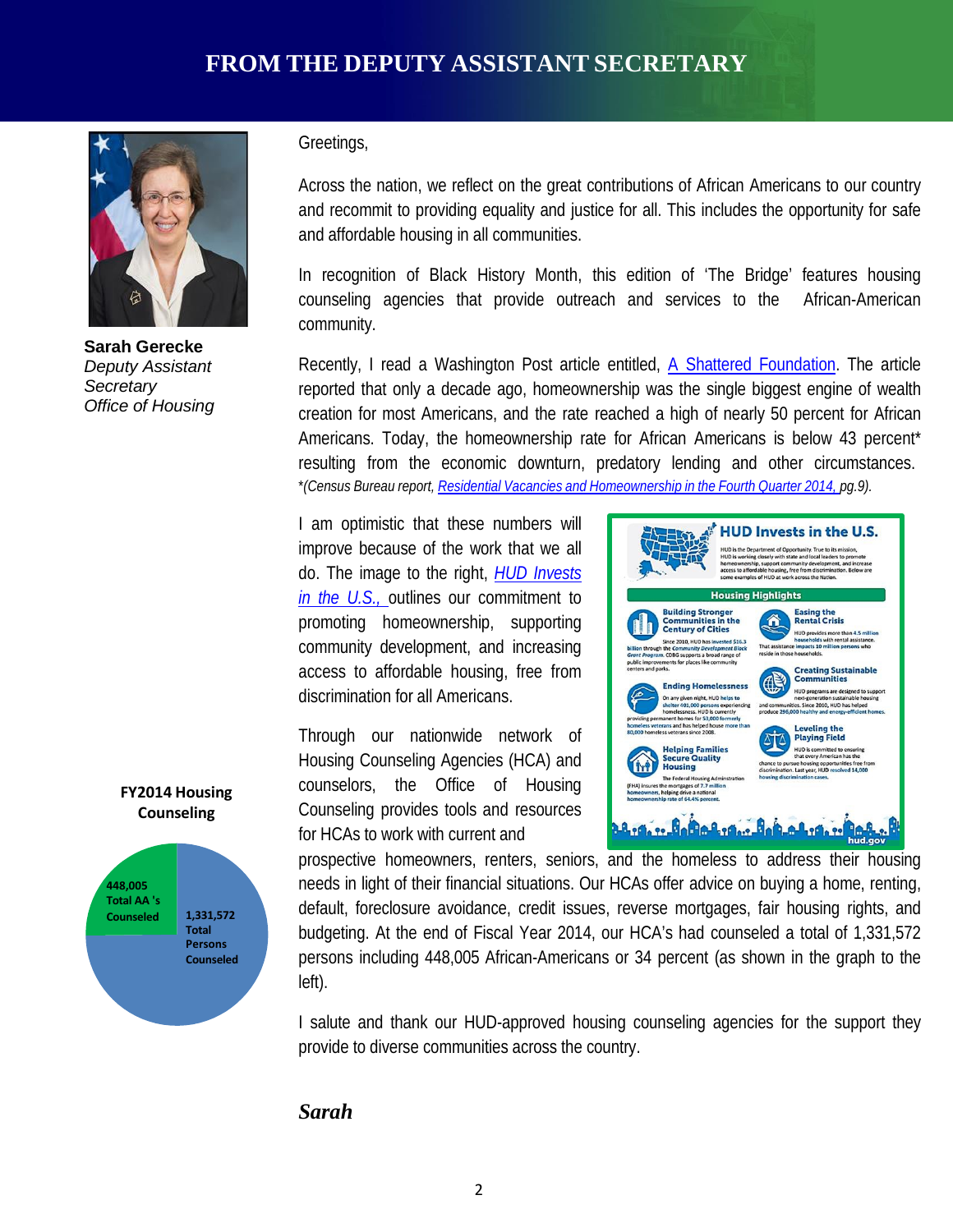## **FORGING RELATIONSHIPS THAT FURTHER HOMEOWNERSHIP & FINANCIAL EDUCATION**



**Kansas City, MO** - Since the housing and economic downturn of 2007, recovery has been slow for the African American community. According to a Pew Research Center analysis of the Federal Reserve Survey of Consumer Finances from 2010 - 2013, the median net worth (the difference between the values of your assets and liabilities) of non-Hispanic black households fell 33.7 percent from \$17,000 in 2010 to \$11,000 in 2013. However, the median net worth of non-Hispanic white families increased by 2.4 percent reaching \$141,900 in 2013.\*



With homeownership rates for African Americans currently in the lower 40 percent range, the importance of affordable and sustainable homeownership becomes even more significant in maintaining and building financial security.

So, how do housing counseling organizations make the biggest impact while working with shrinking budgets and increasing overhead? One answer is to forge relationships with area organizations, groups and initiatives that are inclusive of the demographics counseling organizations serve. An example of this is the [Credit & Homeownership](http://chesinc.org/) [Empowerment](http://chesinc.org/) Services, Inc. (CHES) partnership with the NAACP, Greater Kansas City Chapter.

CHES, Inc. first partnered with its local NAACP chapter in early 2014 for a "Greater Kansas City Housing Summit." Topics that impact urban, African American populations, including Fair Housing, Employment Discrimination, and Credit, as well as Homeownership were discussed in an interactive format.

The five-hour forum included resources, and action items designed to keep participants engaged beyond the event. The success of the summit has been the catalyst for four upcoming Housing & Financial Empowerment events in 2015, including a Stakeholder event that will share outcomes. Additionally, CHES, Inc.'s President Coley Williams, was recently inducted as Housing Chair for the local NAACP chapter for 2015/2016. This role will provide greater outreach and relationship building opportunities in the community.

Other relationship opportunities include seeking out local initiatives. A quick search of programs and activities in your area can provide opportunities for your organization to increase outreach without increasing marketing costs. For CHES, Inc., *[Money](http://www.moneysmartkc.org/) Smart Month* of Greater Kansas City is the perfect example of an initiative that provides outreach opportunities to thousands of urban core low and moderate income participants.

Nearly 75 percent of participants in the *Money Smart Month* annual event have household incomes below \$50,000. This month-long event provides adults with free financial education opportunities including: budgeting, credit, and financial & retirement planning. The initiative also involves area schools with a "*Teach Children to Save*" component which reached 390 classrooms in 114 area schools in 2014. This benefits students by exposing them to financial education opportunities at an early age.

Another creative way CHES, Inc. is engaging and forging relationships with the community is through the purchase and renovation of a 10,000 square foot previously blighted building.

<sup>\*</sup>*Changes in U.S. Family [Finances](http://www.federalreserve.gov/pubs/bulletin/2014/pdf/scf14.pdf) from 2010 to 2013, Federal Reserve Bulletin, Sept. 2014, Vol. 100, No.4, [pg.11\)](http://www.federalreserve.gov/pubs/bulletin/2014/pdf/scf14.pdf) and [Pew Research](http://www.pewresearch.org/fact-tank/2014/12/12/racial-wealth-gaps-great-recession/) Center*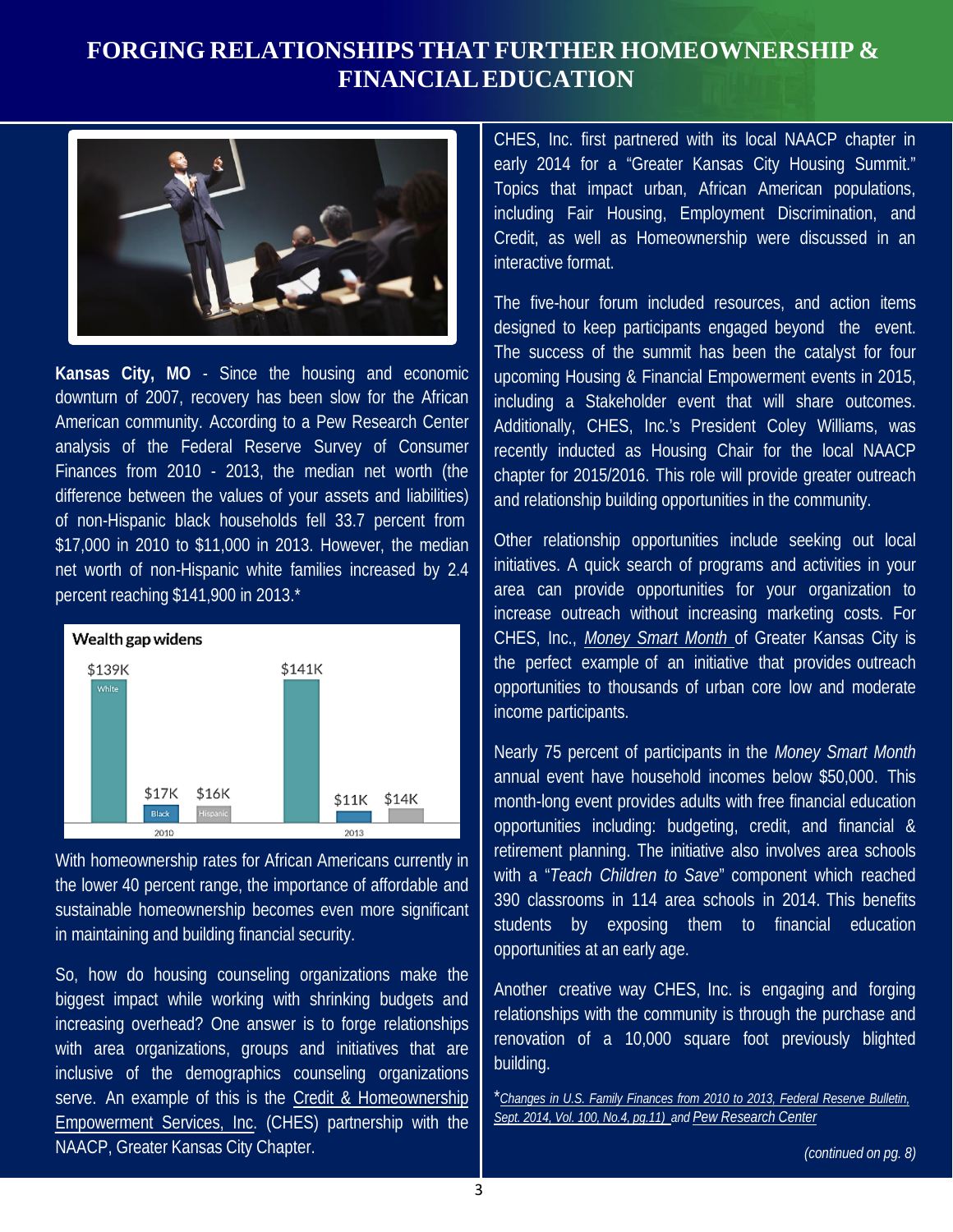## **WORKING TO BUILD STABLE NEIGHBORHOODS IN LOS ANGELES COUNTY'S TOUGHEST COMMUNITIES**



NHS Neighborhood Pride Day where hundreds of volunteers paint and make minor home repairs for families and seniors.

**Los Angeles, CA** - [Neighborhood](http://www.nhslacounty.org/) Housing Services of Los [Angeles](http://www.nhslacounty.org/) County (NHS) has been serving the residents of Los Angeles since 1984. The agency has grown from a small local agency to the largest nonprofit, affordable homeownership provider in Southern California. A part of the NeighborWorks® America national network, the agency employs 12 housing counselors and offers education and counseling on financial management, homeownership, mortgage default, and post purchase topics. Last fiscal year, the agency served more than 3000 housing counseling clients.

In addition to counseling services, NHS is committed to building strong communities through the *Neighborhood Stabilization, Neighborhood Pride*, and *Community Asset Building* programs. NHS also has partnering real estate and lending service nonprofit arms.

Since 1984, NHS has:

- Developed and rehabilitated over 18,000 housing and commercial units,
- Placed 3.2 million families on the road to homeownership,
- Created 185 block clubs,
- Employed 218 neighborhood youth, and
- Invested more than \$4.3 billion back into some of Los Angeles' toughest neighborhoods.

NHS helps homeowners to stabilize their neighborhoods through the Building Leadership by [Organizing](http://www.nhslacounty.org/programs-and-services/revitalization)  [Communities](http://www.nhslacounty.org/programs-and-services/revitalization) (BLOC) program. NHS connects residents with business, government and social services, and most importantly, empowers them and their families with the tools to strengthen their communities.

CEO Lori Gay explained that trust is a major challenge when working with the African-American community. "Our job is to work to strengthen their trust, and it's fundamental to our success in the African-American community."

Ms. Gay also described how this group shares some fundamental credit issues with other diverse populations in the Los Angeles area. Approximately 25 percent of clients served from all backgrounds use cash to pay rent and other bills. Without receipts, it is difficult to obtain mortgages. NHS has found great success in connecting with the African-American community by reaching out to young black professional groups, targeting advertising campaigns, and outreach to black faith-based churches.

Ms. Gay stated that some of NHS's greatest success has been through working with black churches. "Local pastors and congregations have been very supportive of NHS's efforts to inform the community of housing and other services available and it has been a great way to build trust in the community."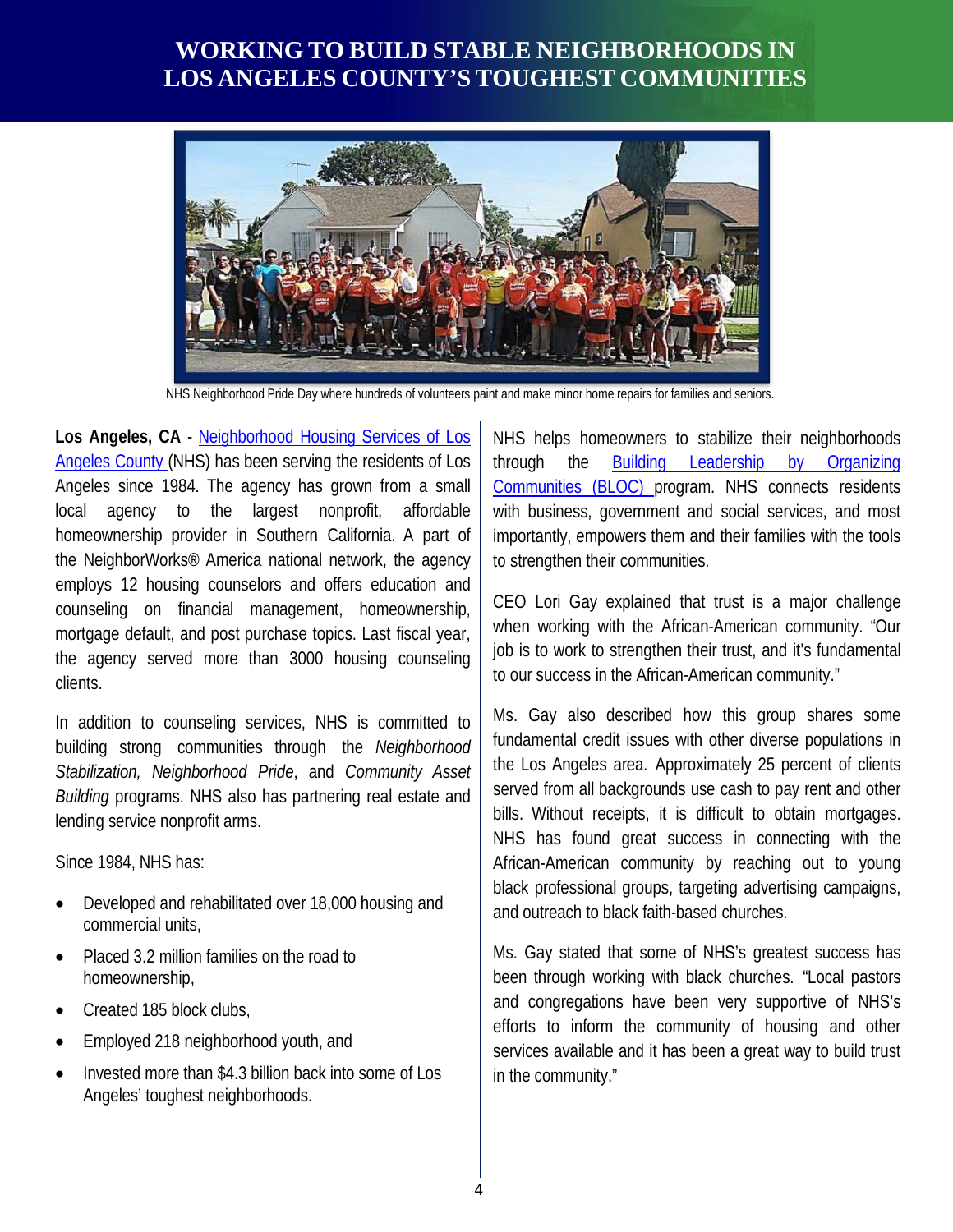# **HALE EMPOWERMENT AND REVITALIZATION ORGANIZATION SUCCESS STORIES**

**Greensboro, AL -** The Hale [Empowerment](http://www.herohousing.org/) and Revitalization [Organization,](http://www.herohousing.org/) Inc. (HERO) opened in 1994 to provide community development opportunities. Fivehundred people in the community came together to form the organization and many of the original board members are still serving the community 20 years later.

In 2005, when the Housing Resource Center at HERO opened, low-income families had local access to housing information to create change for their families. As a HUDapproved Housing Counseling Agency, serving a high-need population in the Alabama Black Belt, HERO provides a range of services to fit all income brackets.

The Black Belt of Alabama, named for its dark, rich soils, contains roughly between 12 - 21 counties in the central part of the state and historically became a hotbed of activity during the civil rights movement in the South.

Today, HERO provides services for area residents including:

- **Matched Savings Plans:** Individual Development Accounts in partnership with United Way of Alabama, can help lower income families save for their goals like owning and home and starting a business. The families contribute up to \$2,000 towards their savings goal and it is matched with \$4,000, so up to \$6,000 can be saved.
- **Down Payment Assistance:** Through Federal Home Loan Bank of Atlanta– with the homeowner contributing \$1,000 in savings which is matched with up to \$4,000, for up to \$5,000 towards the purchase of a new home.
- **A Range of Financing Options** that serve rural families at low interest rates and also financing options for families that use non-traditional credit.
- **Education and 1:1 Housing Counseling classes** are held at the HERO office in Greensboro, AL.

HERO is a partner of the **Federation of [Appalachian](http://www.fahe.org/)** Housing [Enterprises](http://www.fahe.org/) (FAHE). FAHE provides technical assistance and new lending options. HERO also receives technical assistance from the Housing Assistance Council and Regions Bank, to better serve families.

Families are making changes every day to become homeowners. Here are a few **HERO Success Stories**:



*Leola Nance, photo by Kenzie McNeilly*

**Leola Nance** grew up in Hale County, Alabama and moved away for work. When she retired she moved back to the area. She lives with her brother and has been working to become a homeowner. She breaks ground on new construction of a 3 bedroom/2 bath home on March 1st.

The home is accessible to the downtown and within walking distance of both the grocery store and pharmacy. Leola is active at a local senior program and is shown in the photo above at the annual Valentines Dance. She will be able to walk to the program from her new home. "I am so excited right now, that I can't sleep at night. Seeing my new home come to life is incredible! I want to inspire others to do the same!"

**Kim Smith** grew up in Hale County. She had been living in public housing but violence brought her to HERO seeking a better environment for her son. While homeownership had always been a dream for her, it wasn't until she stopped by HERO for information that she realized she could make her dream a reality. She moved into her home during the 2014 winter holidays.

**Sarah Jackson** was so inspired by both Leola and Kim that she is now working to improve her credit and become mortgage ready so that she can make her dream of owning her own home into a reality.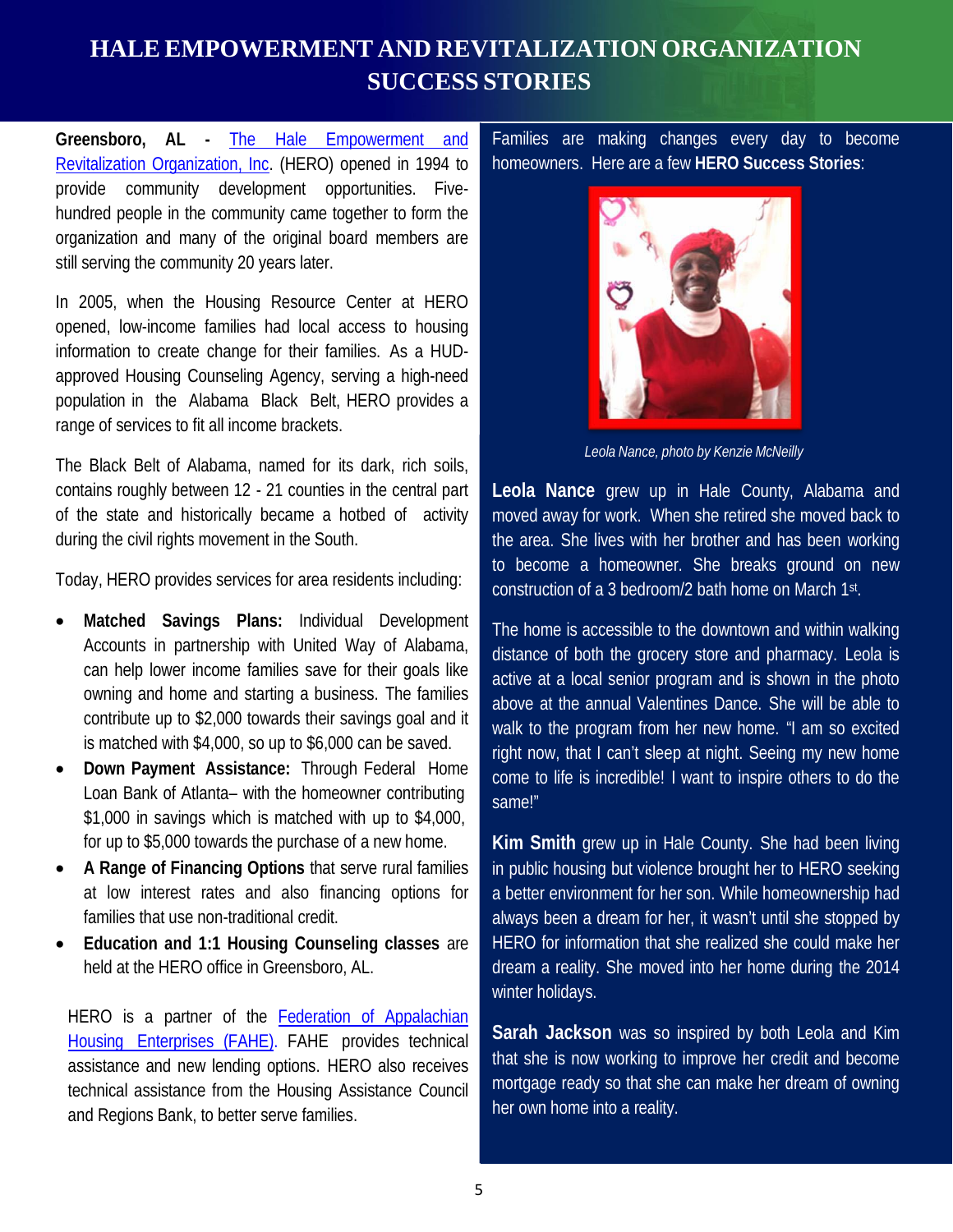## **SECTION 3: ECONOMIC OPPORTUNITIES FOR LOW-INCOME PERSONS & ELIGIBLE BUSINESSES**

HUD's Section 3 requirements emerged from one of the original provisions of the Housing and Urban Development Act of 1968. Enacted over 40 years ago during a period of social unrest, particularly in economically distraught communities1, Section 3 recognizes that HUD funding invested in economically distressed areas can generate employment and contracting opportunities.

#### *A Starting Point to Homeownership*

The Section 3 program requires recipients of certain HUD financial assistance, to provide job training, employment, and contracting opportunities for low- or very-low income residents in connection with projects and activities in their neighborhoods.

In that way, local communities experience comprehensive revitalization – not only are new or rehabilitated housing constructed, people's lives are positively impacted and economies are strengthened. Additionally, those who benefit from employment become more self-sufficient and invested in their communities; making a way for sustainable homeownership.

#### *Race and Gender Neutral Preferences*

Section 3 requirements apply to more than 5,000 direct recipients of HUD funding such as public housing authorities, state and local housing and community development agencies, property owners, non-profits, grantees and their sub recipients and contractors. And unlike other federal programs that provide preferences to specific groups of persons and/or businesses, Section 3 is race and gender neutral. Section 3 preferences are purposely based on income and location, to ensure that all low-income persons have an opportunity to benefit.

### *HUD Launches Section 3 Business Registry*

In January 2012, HUD launched the Section [3 Business](http://www.hud.gov/sec3biz) [Registry,](http://www.hud.gov/sec3biz) a tool to help grantees meet their Section 3 obligation to notify prospective Section 3 businesses about the availability of local HUD-funded contracts. The pilot program was implemented in the following five metropolitan areas based on unemployment rates, numbers of Section 3

| <b>SECTION 3 FUNDING IN 2012</b> |                  |                |               |
|----------------------------------|------------------|----------------|---------------|
| <b>Section 3</b>                 | <b>Section 3</b> | <b>Minimum</b> | <b>Actual</b> |
| <b>Covered HUD</b>               | <b>Residents</b> | <b>Numeric</b> | Goal          |
| <b>Funding</b>                   |                  | Goal           |               |
| 61,600                           | 27,000           | 30             | 44            |
| New Jobs                         | Jobs             | percent        | percent       |
|                                  |                  |                |               |
| \$11.8 B                         | \$832 million    | 10             | 7 percent     |
| Construction                     | with 5,600       | percent        |               |
| Contracts                        | Section 3        |                |               |
|                                  | businesses       |                |               |
| \$2.46 B                         | \$84 million     | 3 percent      | 3.4           |
| Non-construction                 |                  |                | percent       |
| Contracts                        |                  |                |               |

eligible small businesses and the amount of HUD funds that could result in contracting opportunities for these businesses:

- (1) Detroit, MI;
- (2) Los Angeles, CA;
- (3) Miami, FL;
- (4) New Orleans, LA; and
- (5) Washington, DC.

In 2014, HUD moved forward to expand the registry nationally given the success of the pilot. Currently, there are more than 800 businesses participating from 25 states, the District of Columbia and Puerto Rico. Prospective business owners seeking to self-certify as a Section 3 business are encouraged to visit: [www.hud.gov/sec3biz.](http://www.hud.gov/sec3biz)

### *New Proposed Section 3 Final Rule*

In addition to expanding the registry, HUD is taking steps to publish a new Section 3 Final Rule. The new rule will strengthen and clarify the regulations, and incorporate HUD programs implemented since the previous rule became effective in June 1994.

To receive notification about the status of HUD's efforts to publish the Section 3 Final Rule and to receive additional information about Section 3, sign up for the listserv at: [www.hud.gov/section3.](http://www.hud.gov/section3) If you have specific questions about Section 3, send an email to: [section3@hud.gov.](mailto:section3@hud.gov)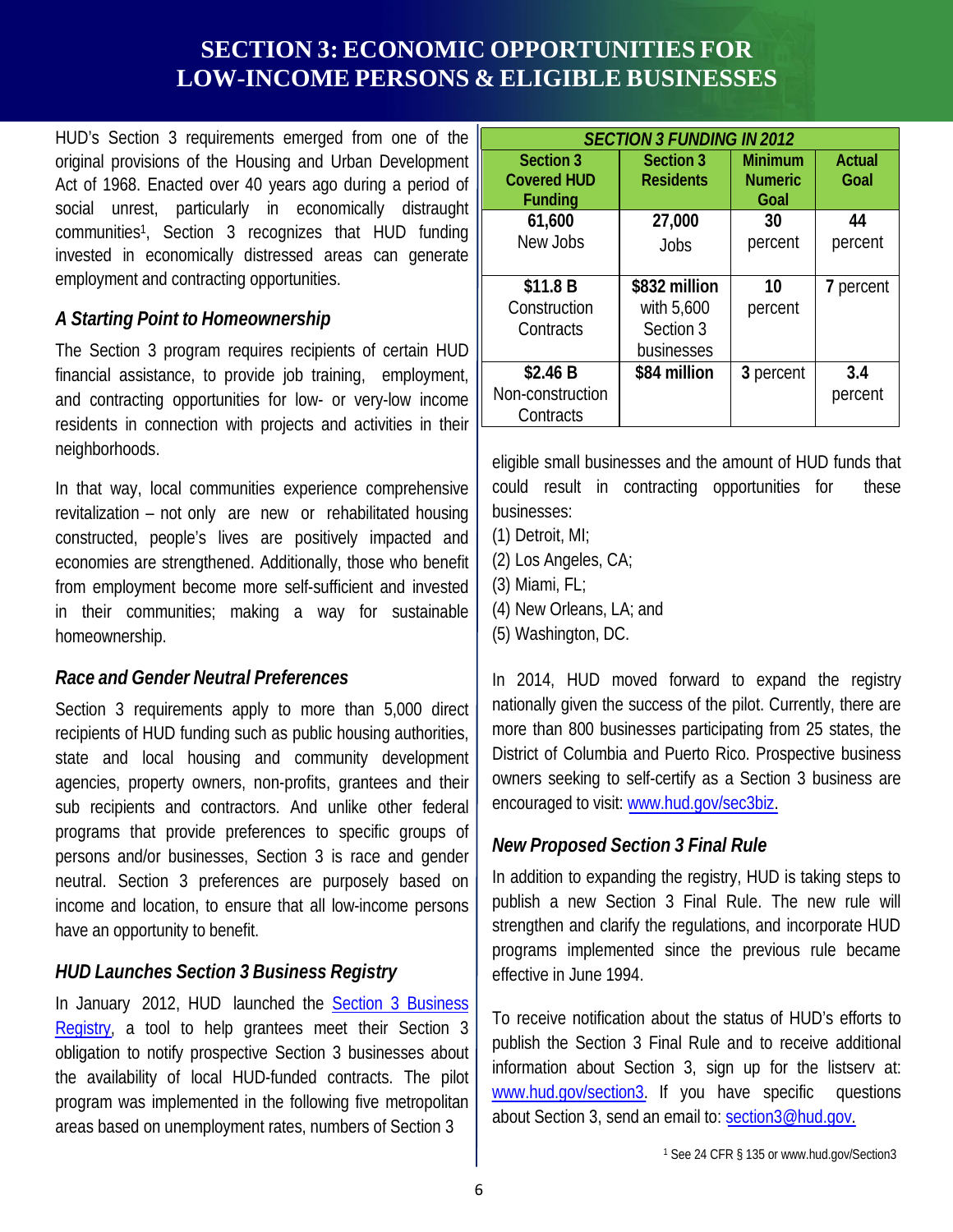# **INQUIRING MINDS WANT TO KNOW**



This month's section features questions and answers about reporting on HUD's new form 9902 and Fiscal Year 2014 Housing Counseling Program Comprehensive Grant projections for FY2015 portion of the FY2014 grant.

- **Q: If a client continues to receive counseling over more than one quarter during the same fiscal year and has multiple outcomes over time, should the client demographic information be reported as a new client on the HUD 9902 every time a new outcome is reported in Section 10?**
- **A:** The client demographics should not be reported more than once for the same service even if the number of outcomes increases over reporting periods. The data totals entered in Section 10 are independent of the totals entered in Sections 3-9. Households can be counted multiple times, or not at all, in Section 10 based on the impact and scope of the counseling services provided.

For example, if a household receives counseling in Quarter 1 and the household receives additional services of the same type in Quarter 2, the household should be counted once in the **cumulative Quarter 2 report** in Sections 3-9 because the household only received one unique counseling service during the Oct 1 – March 31 reporting period. However, additional results can be added to Section 10 for the household based on the outcome of the continued counseling.

- **Q: My agency had FY2014 grant funds remaining at the end of the 4th quarter of FY2014. How will we report the HUD Grant activity for the period October 1, 2014 – March 31, 2015 on the HUD 9902?**
- **A:** The agency will only report on the FY2015 HUD 9902 new grant activities that occur during the new fiscal year (or the 5th quarter and 6th quarters of the grant performance period). HUD 9902 reporting starts anew at the beginning of each fiscal year and should only reflect

activities that occur in the new fiscal year. Agencies should not carry over activities that occurred in the previous fiscal year, even if they are funded by the same grant.

*OHC Tip for FY2015 1st Quarter 9902 Reporting:* The due date for reporting has been extended to **February 28, 2015.** If you are experiencing problems submitting your 9902 data, please contact your HUD point of contact.

- **Q: For grantees, what are the differences between Total Negotiated Projections and 9902 Projections in HUD's Housing Counseling System (HCS)?**
- **A:** There are two types of projections that can be entered in HCS:
	- 1. **Total Negotiated Projection** Represents the total number of housing counseling activities that the agency and HUD has agreed is a reasonable estimate of activities that can be conducted using the agency's HUD grant funding for each grant period. Your HUD point of contact enters the total negotiated projection in HCS before you can enter grant 9902 projections.
	- 2. **9902 Projection** Represents the number of housing counseling activities that the agency anticipates conducting for each line in Section 8 Households Receiving Group Education by Purpose and Section 9 Households Receiving Oneon-One Counseling by Purpose of the new FY2015 9902 form.

The total amount entered for the 9902 Projection for the grant period must be equal to or greater than the Total Negotiated Projection.

*(continued on pg. 8)*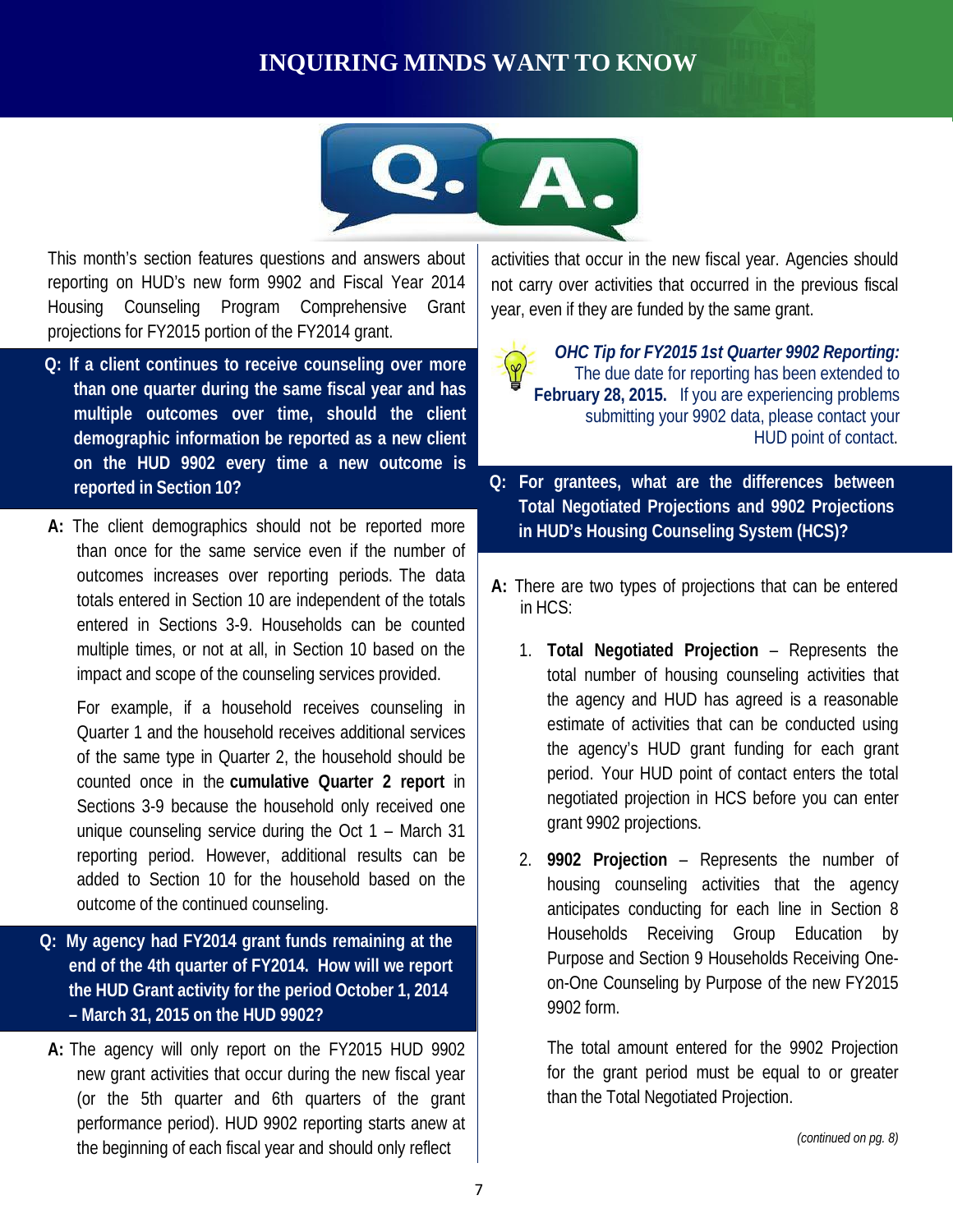# **OUT AND ABOUT AROUND THE NATION**



Judith Ayers (l), Sarah Gerecke (c), Alesia Scott-Ford (r)

**Tampa, FL** - Sarah Gerecke, Deputy Assistant Secretary and Judith Ayers, Program Support Specialist, in the Office of Housing Counseling joined Jacksonville Field Office Director Alesia Scott-Ford on February 18 at a meeting and listening session with HUD-approved housing counseling agencies in the Tampa area and Gulf Coast region.

Held at the offices of the Tampa Housing Authority, some participants drove more than two hours to attend. Participants asked questions about new initiatives in the Office of Housing Counseling and shared experiences about market conditions and innovative programs in their area.

The dialogue was encouraging and meaningful.

*(continued from pg. 3 – Forging Relationships that Further Homeownership & Financial Education Opportunities)*

Situated within the heart of the urban core, this renovated building now houses CHES, Inc.'s offices, and once work is complete, will provide meeting space and a computer resource center for area residents.

A HUD-approved, Housing Counseling Agency, CHES, Inc. serves the Kansas City MSA. Founded in 2010, CHES, Inc. realizes the challenges housing counseling agencies face in maximizing outcomes and productivity, while a smaller percentage of agency budgets are being allocated to marketing and outreach. Seeking creative, "outside the box" opportunities are a great way of effecting change, while making sustainable financial and homeownership opportunities an attainable goal for clients.

Visit [www.chesinc.org](http://www.chesinc.org/) to learn more about its programs and resources.

*(continued from pg. 7 – Inquiring Minds Want to Know)*

- **Q: My agency received an FY2014 Housing Counseling Program Comprehensive Grant and input 9902 projections into HCS for FY2014. The FY2014 grant performance period is through March 31, 2015. Do I need to add 9902 projections for the FY2015 portion of this grant in HCS?**
- **A:** Yes, you will need to add grant projections for the first and second quarters of FY2015 for projected housing counseling activities to be charged to the FY2014 grant. This will allow for the total projection figures to be recorded in HCS and the 2015 projection figures to display on the 9902s.

On December 18, 2014, OHC hosted a webinar that explained the process of entering HUD client projections in HCS through a new function. The audio replay number is (800) 475-6701, Access Code: 346678.

To [View the Presentation](http://portal.hud.gov/hudportal/documents/huddoc?id=OHC_9902PROJ121814.pdf) visit: HUD 9902 Projections in HCS.

You can also find additional information in the Housing Counseling [System \(HCS\)](http://portal.hud.gov/hudportal/documents/huddoc?id=ohc_hcsum2-1.pdf) User's Manual

- **Q: My agency expended the entire FY2014 housing counseling grant award in FY2014. Are we required to enter projections into HCS for FY2015?**
- **A:** Yes. Your agency should enter a projection of zero.

#### **Q: After I complete FY2015 projections for the FY2014 grant, what is the next step?**

**A:** HUD will approve these projections in HCS. Please notify your HUD point of contact when you have submitted the FY2015 projections for the FY2014 grant.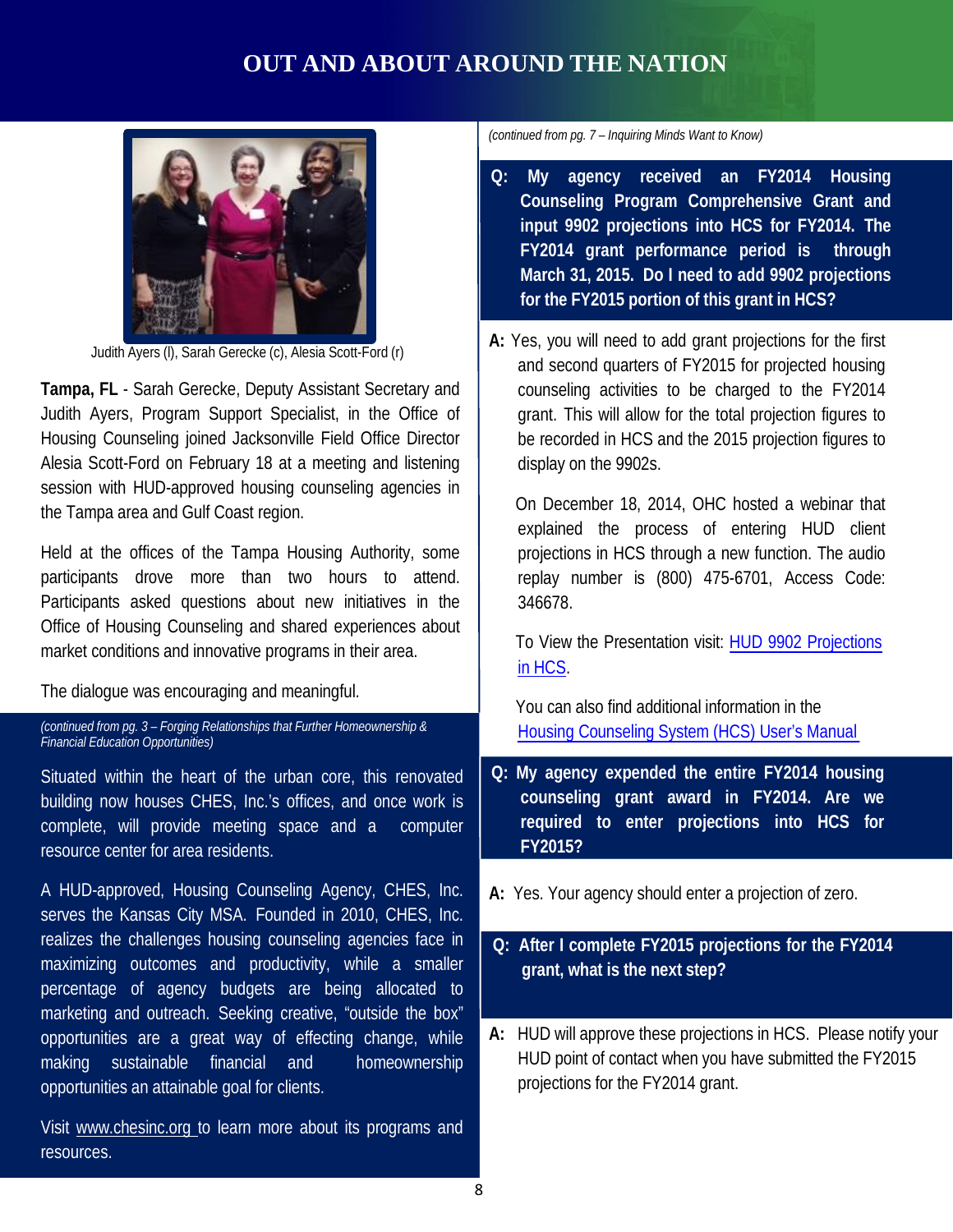## **CHAMPIONS OF SERVICE**



#### *Courtney Corbin*

**New York, NY** - In Brooklyn, NY, the Bedford-Stuyvesant neighborhood was extraordinarily hard hit by the mortgage crisis and recession. Hundreds of homeowners found themselves burdened with skyrocketing costs when their mortgage rates reset.

Predatory lending had run rampant in the community, specifically targeting low-income residents who were holding mortgages that were well above their means, many of whom were never educated in the home buying process.

Neighborhood [Housing Services of](http://www.nhsnyc.org/en/?option=com_content&view=article&id=86&Itemid=104) Bedford-Stuyvesant (NHSBS) has been in the community since 1992, providing residents with a lifeline to services including: *first-time home buyer education, 1-4 unit moderate repair and rehab lending, hands-on home maintenance training, financial literacy education (youth & adult) and community leadership training*.

In 2008, NHSBS was first awarded funding to assist homeowners in danger of losing their homes from Carver Community Development Corporation. Since then, the organization has been funded through a variety of city and state sources to continue to provide these much needed services to the community.

**Mr. Courtney Corbin** is the Foreclosure Intervention Counselor at NHSBS. He transitioned into this position in July, 2012, after serving as the Marketing and Outreach Coordinator for two years. Courtney had worked very closely with all the program staff and understood the needs in the community.

Within one year in the position of Foreclosure Counselor, he escalated to one of the highest producing counselors across the organization. His passion and drive to service the community are always evident as he continues to go above and beyond for his clients.

In 2014, Courtney assisted over 267 homeowners, of which 133 were new clients, and successfully placed 84 of them into affordable loan modifications, through his work as liaison between the banks/servicers and the homeowners. He provides his clients with a complete overview of the foreclosure intervention process, making sure that they understand his role, the bank's/servicer's role and more importantly, their role.

Since January 1, 2015, he has already assisted 37 new homeowners and has placed 15 of them into permanent modifications and 14 into trial modifications. Ninety-five percent of Courtney's client-base today is comprised of referrals from past customers who have raved about his services to their neighbors, family, church members and friends.

Although his primary target area is Bedford-Stuyvesant, Courtney's clients hail from communities across the five boroughs, as a result of word of mouth from his past and current clients. Courtney is truly a champion for the community and an invaluable asset to Neighborhood Housing Services.

#### **Congratulations Courtney Corbin, you are a Champion of Service!**

9 **Please send your nominations by the 20th of each month to:** [thebridge@hud.gov.](mailto:thebridge@hud.gov) THE BRIDGE is pleased to recognize Champions of Service who have provided exemplary service in the Housing Counseling arena and Success **Stories highlighting client's achievements. Nominations of persons both inside and outside of HUD are welcomed.**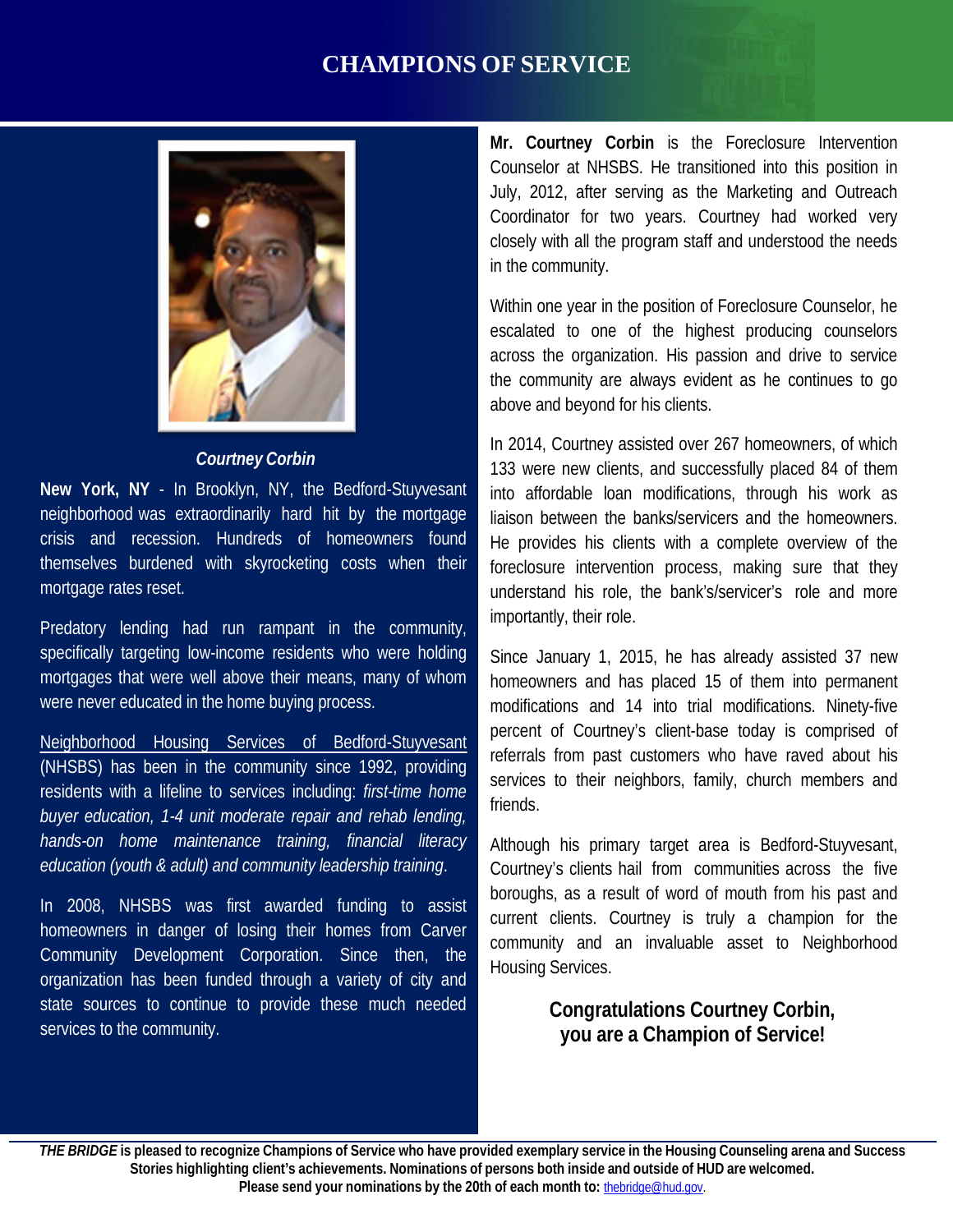# **TOOLS AND RESOURCES**

There are several resources and opportunities for housing counselors to reach and effect change within the African American community and other diverse communities.